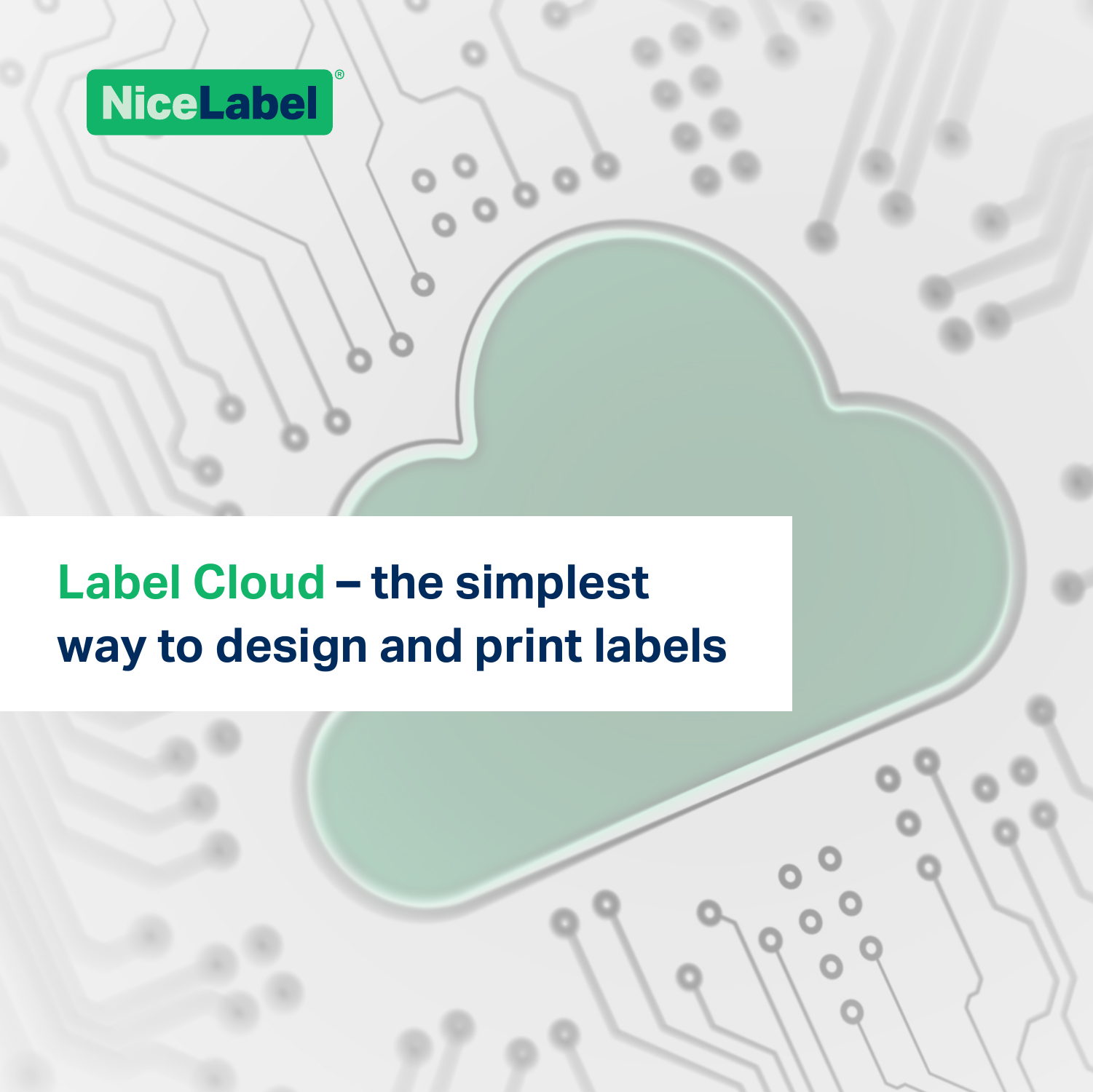## **Index**

| <b>CHAPTER</b>                                                      | <b>PAGE</b>     |
|---------------------------------------------------------------------|-----------------|
| Introduction                                                        | $\mathbf{3}$    |
| <b>Labeling for the 21st century</b>                                | $\overline{4}$  |
| Label Cloud - the simplest way to design and print labels           | 5 <sup>5</sup>  |
| Solving traditional labeling challenges with Label Cloud            | 6 <sup>°</sup>  |
| <b>Challenge #1: Software installation &amp; user authorization</b> | $\overline{7}$  |
| <b>Challenge #2: Storing label templates</b>                        | 9               |
| <b>Challenge #3: Approving label templates</b>                      | 10 <sub>1</sub> |
| <b>Challenge #4: Integration &amp; scaling</b>                      | 11              |
| Is it safe?                                                         | 13              |
| Conclusion                                                          | 14              |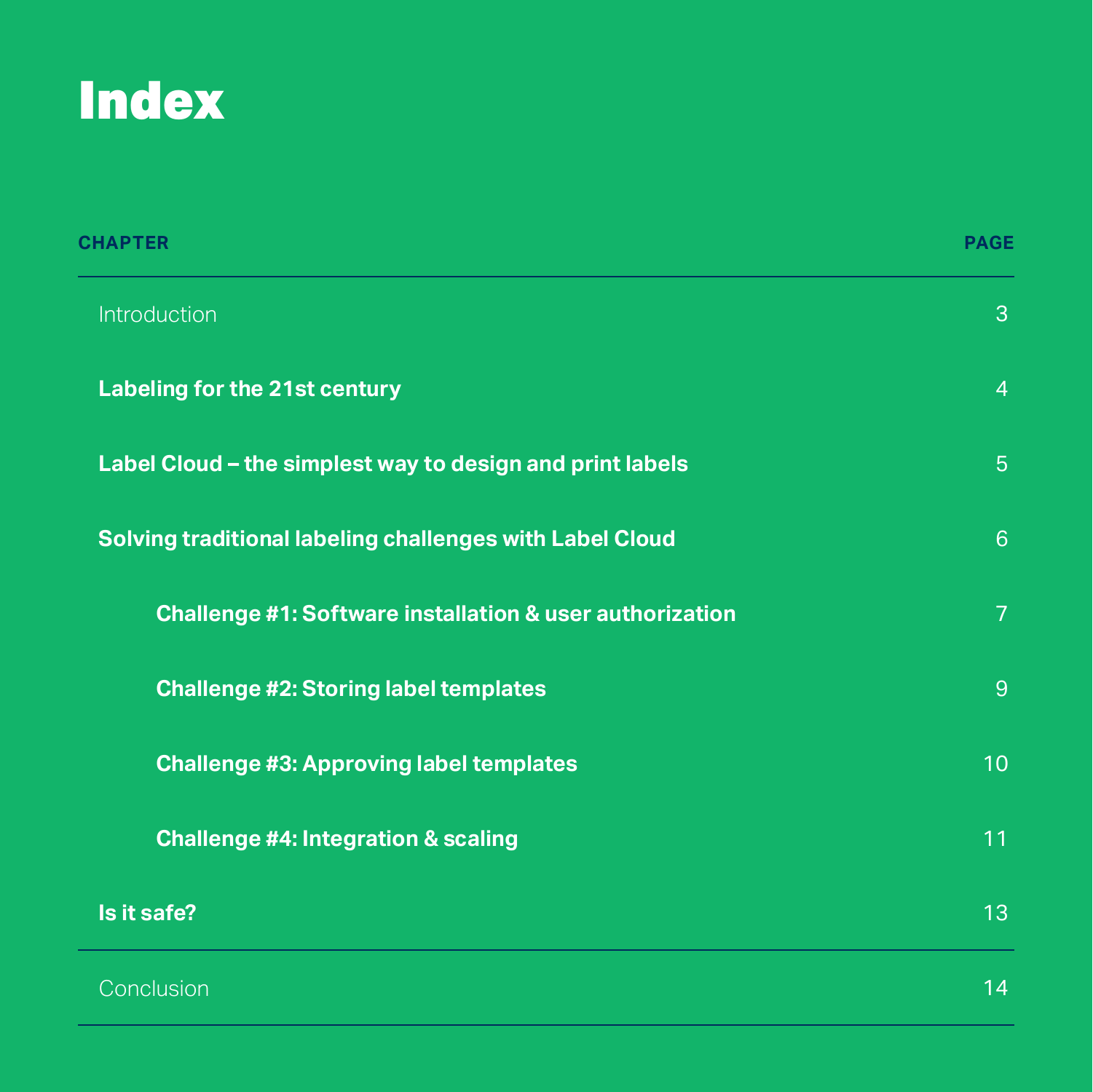# Introduction

In every industry, Cloud technology is driving a digital transformation. From Enterprise Resource Planning (ERP) to Customer Relationship Management (CRM), from warehouse and inventory management applications (WMS) to product lifecycle management (PLM), system after system is going to the cloud. Companies of all sizes are striving for a zero on-premise footprint and adopting software-as-a-service for critical processes. If all of these other critical business systems are moving to the Cloud, the question arises – what about labeling? If companies can manage inventory, customer relationships and finances in the Cloud, surely they can do the same with labeling.

But how do you know when it's the right time to move your labeling to the Cloud?

### **Consider the following questions:**

- 1. Do you have limited IT resources?
- 2. Are you looking for a fast, simple way to deploy labeling software?
- 3. Do you have more than one employee responsible for designing or updating your labels?
- 4. Do you print labels in several locations?
- 5. Do you share label templates across departments or locations?
- 6. Do you operate in a regulated environment and need to ensure compliance?
- 7. Do you need to streamline label software upgrades?

If you answered 'yes' to one or more of the above questions, it's time to move labeling to the Cloud.

But how do you know **when it's the right time** to move your labeling to the **Cloud**?

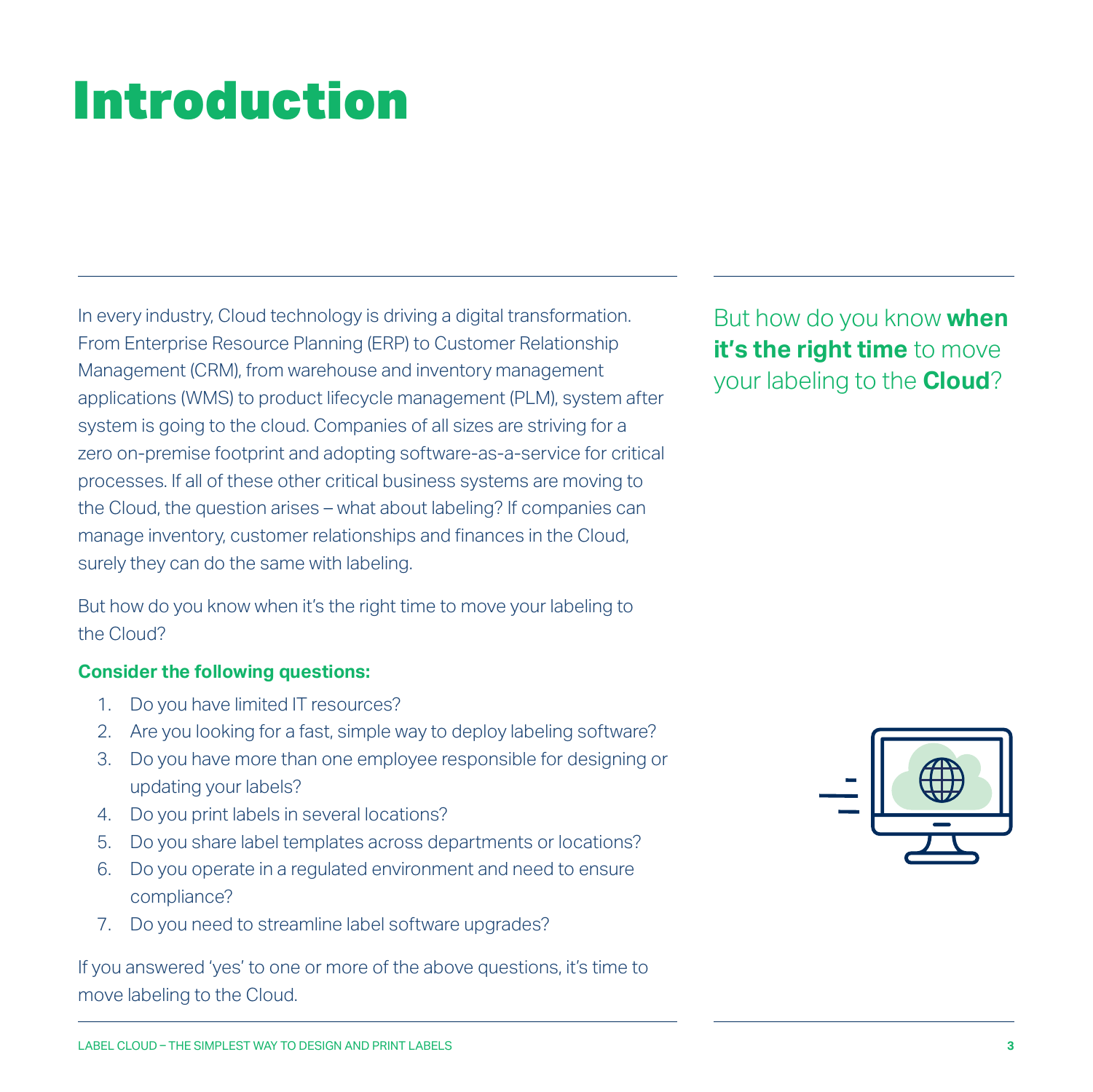# Label Cloud – labeling for the 21st century

**When we talk about labeling in the Cloud, we often hear one of the following objections:**

*I only need to design and print labels. I'm just looking for a label designer.*

And it's true. For decades, traditional desktop label design applications have served the needs of manufacturing companies around the world. However, times are changing. And while these applications have worked well in the past, they weren't designed to manage the complexities, requirements, and challenges of the modern business.

Today's manufacturing companies have to:

- Meet changing customer, legal and regulatory requirements
- • Enable remote working and collaboration
- Support contract manufacturing
- Quickly scale operations to respond to market changes
- Improve productivity and reduce operating costs while maintaining high quality

All of this requires an agile labeling system; one that helps you to:

- • Update label templates quickly
- Streamline label changes and approval processes
- • Quickly add and approve new users
- Grant access to external partners
- Rapidly deploy label printing to new locations

In other words, you need a cloud labeling solution – Label Cloud.

For decades, traditional desktop **label design** applications have served the needs of manufacturing companies around the world. **However, times are changing.**

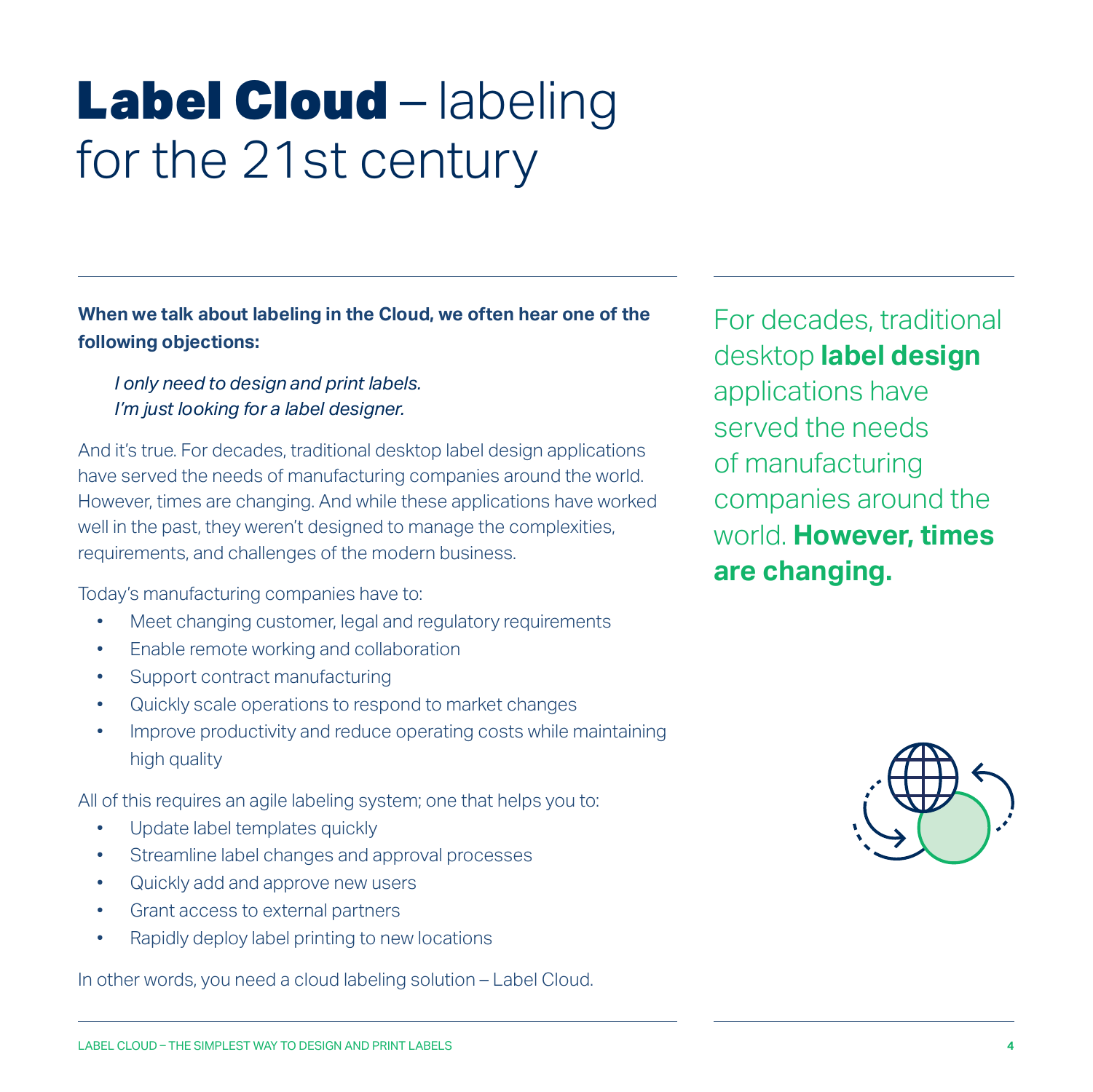# Label Cloud – the simplest way to design and print labels





### **Easily design barcode labels in minutes**

Label Cloud includes a built-in label designer that delivers a familiar Microsoft Word-like user experience. You can quickly design professional labels and multi-page supply chain documents, such as delivery notes, packing slips and invoices. No IT help, barcoding knowledge or designer training necessary.



### **Centrally store your labels and access them from anywhere**

Label Cloud contains a centralized storage system for all of your labels. Access the latest, up-to-date label templates anytime, anywhere, from a web browser.



Label Cloud integrates label printing with your product data, giving you a single source of truth and preventing errors and mislabeling.

Designed to meet the needs of businesses of all sizes, Label Cloud also enables you to integrate printing with your cloud or on-premise business systems, such as SAP, Oracle, Workday, NetSuite or Wonderware to name a few.



### **Easily scale printing across your business**

With Label Cloud, you can easily extend labeling across departments and also to your business partners including suppliers, contract manufacturers and thirdparty logistics providers.

No matter which printers you have, or where they are located, you get the same accurate labels, every time.

In the next section, we'll discuss how Label Cloud helps you solve the main challenges with traditional desktop labeling applications.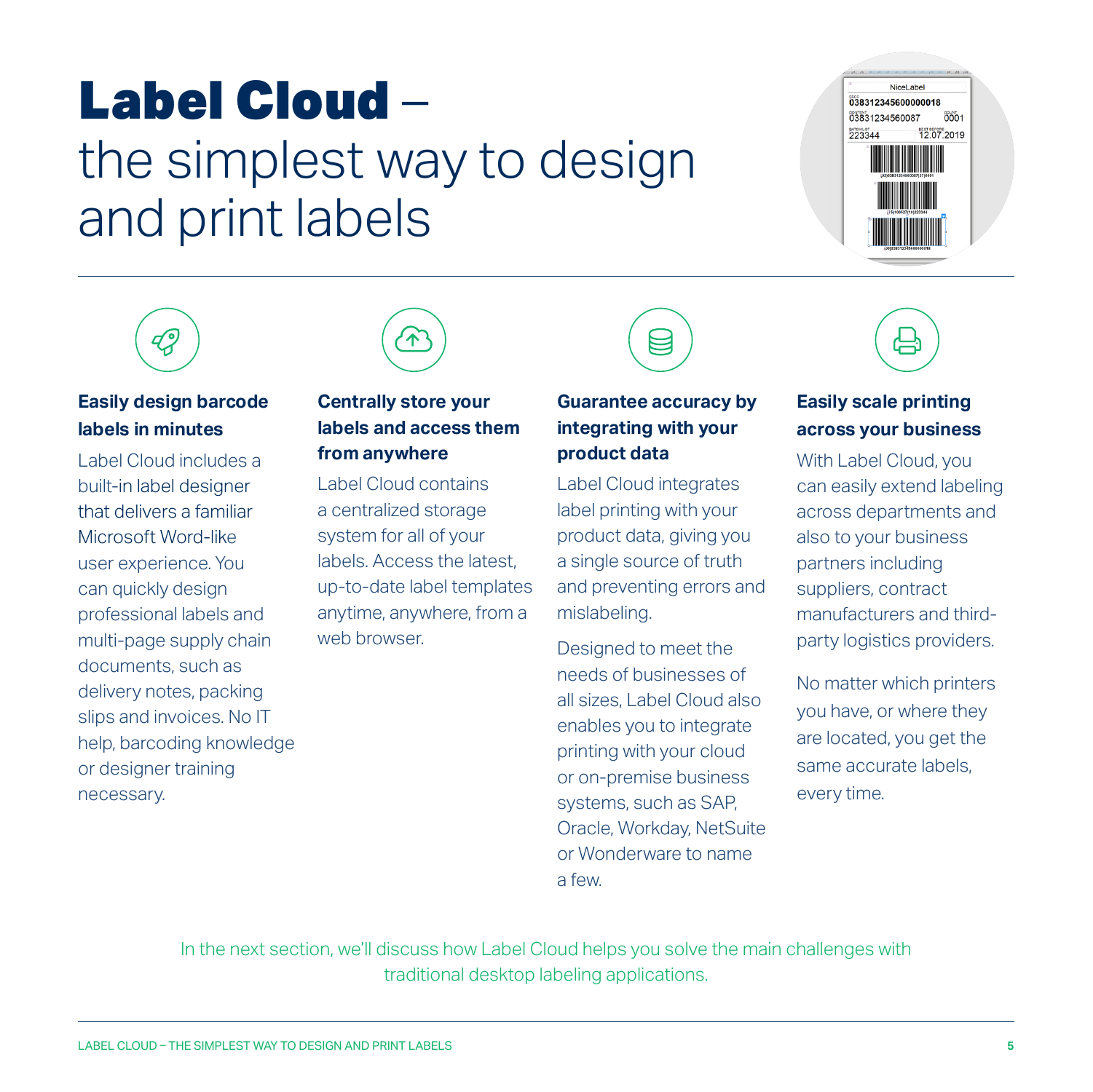# Solving traditional labeling challenges with Label Cloud

### Challenge #1: **Software installation & user authorization**

Label Cloud makes life easy for your IT department. You can add and approve new users in a matter of minutes. Once they're set up in the system, their login details are sent to their email, and they're ready to go.



**1**

#### Challenge #2: **Storing label templates**

Label Cloud contains a centralized, secure storage system for all of your labels. Users can access the latest approved version of a template anytime, from anywhere, using a secure browser.



#### Challenge #3: **Approving label templates**

Label Cloud digitizes the quality approval workflow. It automatically sends documents to quality control managers for review and approval. They can approve and reject changes right from their own computer by logging into the secure browser.



#### Challenge #4: **Integration & scaling**

With Label Cloud, you can easily extend labeling across departments and to external business partners, including suppliers, contract manufacturers and third-party logistics providers.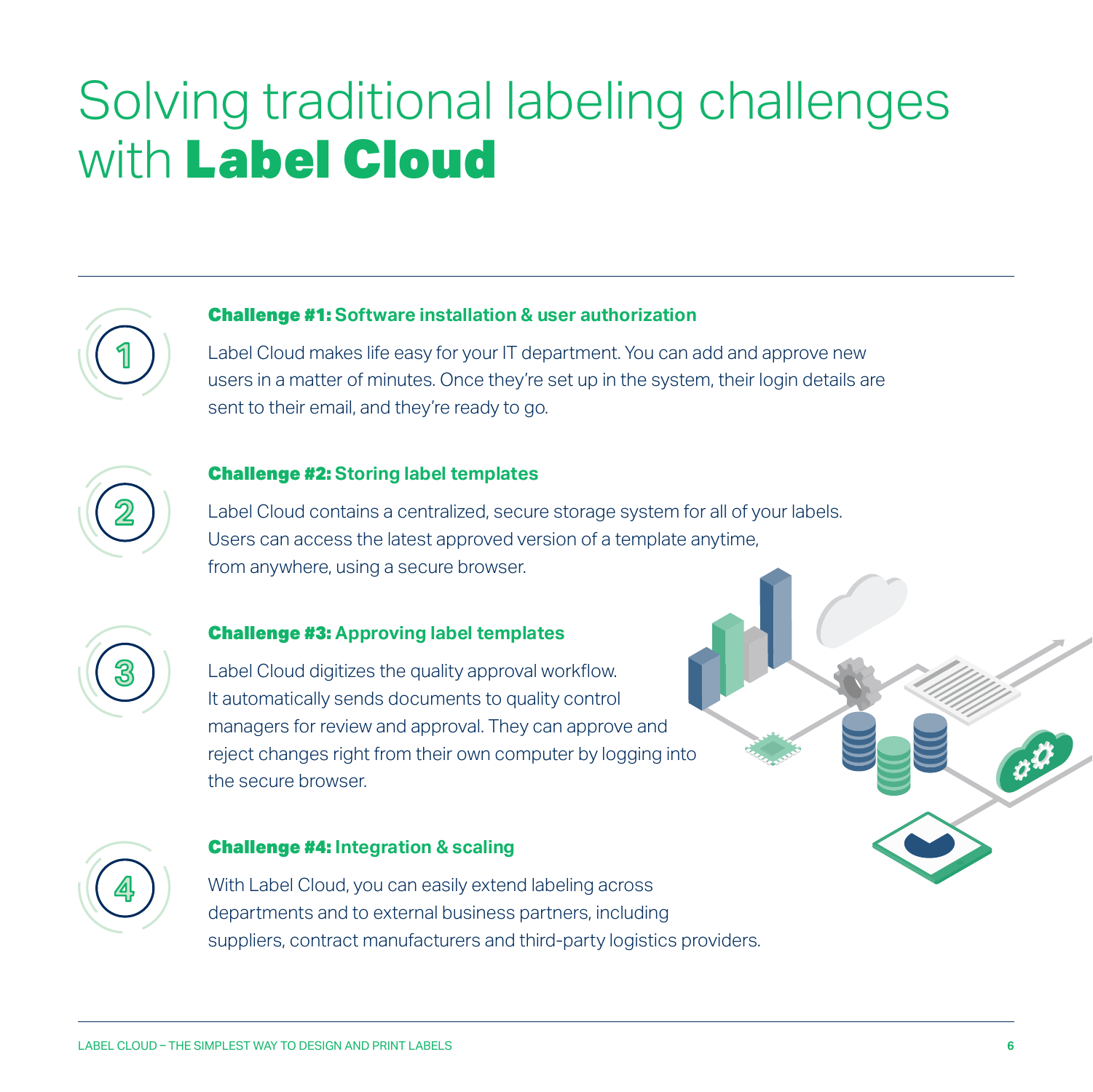

# Challenge #1: Software installation &<br>user authorization

You can add and approve **new users in**  a matter of **minutes**.



**With a traditional desktop label designer, the IT department needs to install and license label design and printing software on all the workstations where it could be used. Desktop applications also require license keys, which can easily be lost or deleted. Setting the right access levels for users often requires a lot of manual work and configuration, which takes time and requires resources.** 

## How Label Cloud meets the challenge:

Label Cloud makes life easy for your IT department. You can add and approve new users in a matter of minutes, no license keys are required. Once they're set up in the system, their login details are sent to their email, and they're ready to go. Label Cloud features role-based access control, which supports using Windows Active Directory authentication. Users are managed centrally, and can log on to the system from any internet browser.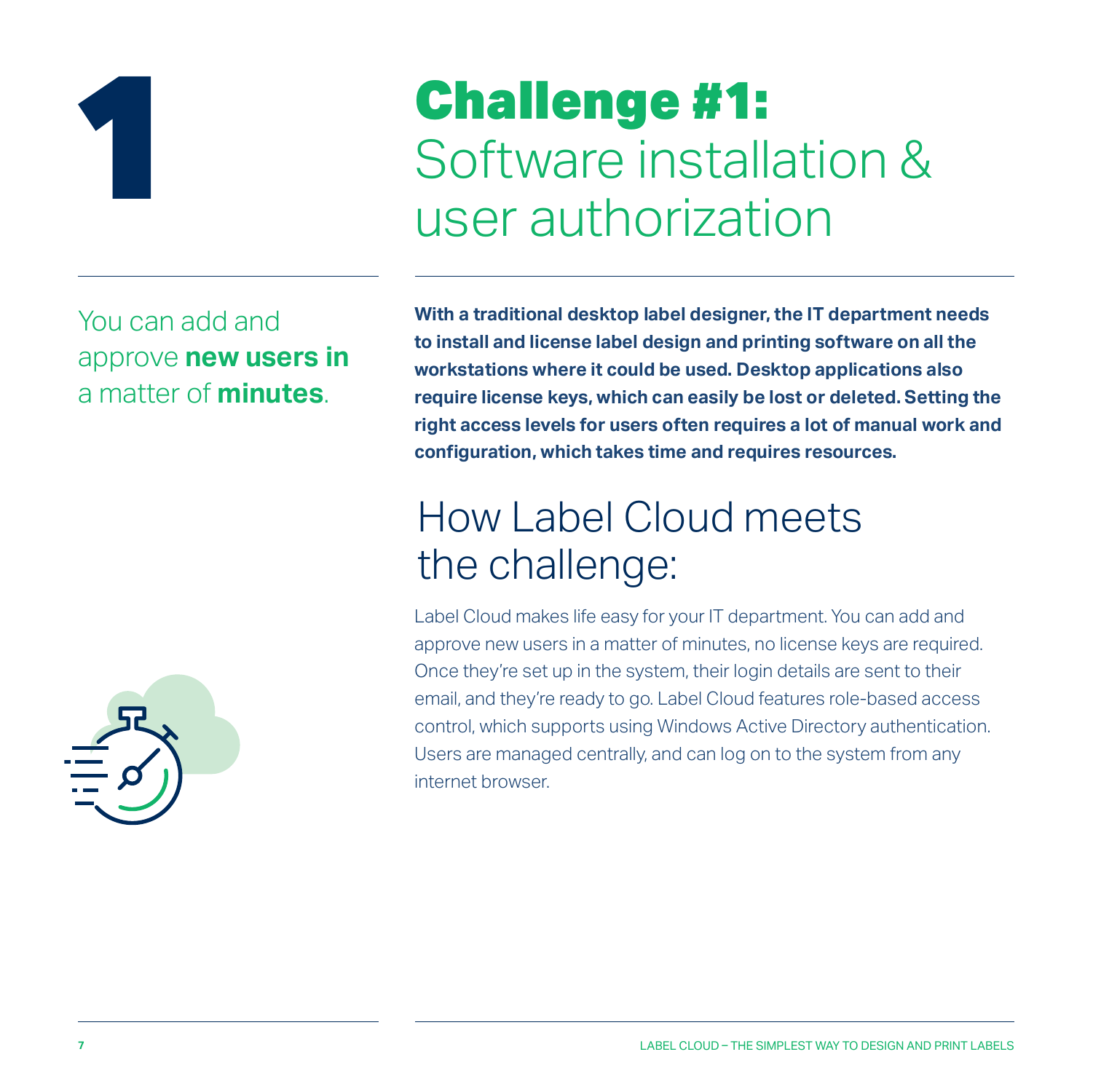# Label Cloud offers flexibility



IAE is the UK's leading manufacturer of livestock handling equipment, equestrian stabling, steel fencing and shelters. They were looking for a best-practice approach to labeling and a system that was flexible enough to adjust to their needs. They found that in Label Cloud.

"

"Implementing NiceLabel solved a lot of IT problems. We don't have the security implications we had with the previous system. Now we've got control over the design of the labels, how we do it and which printer we put them to."

**Jeremy Annable, Business Systems Manager, IAE**

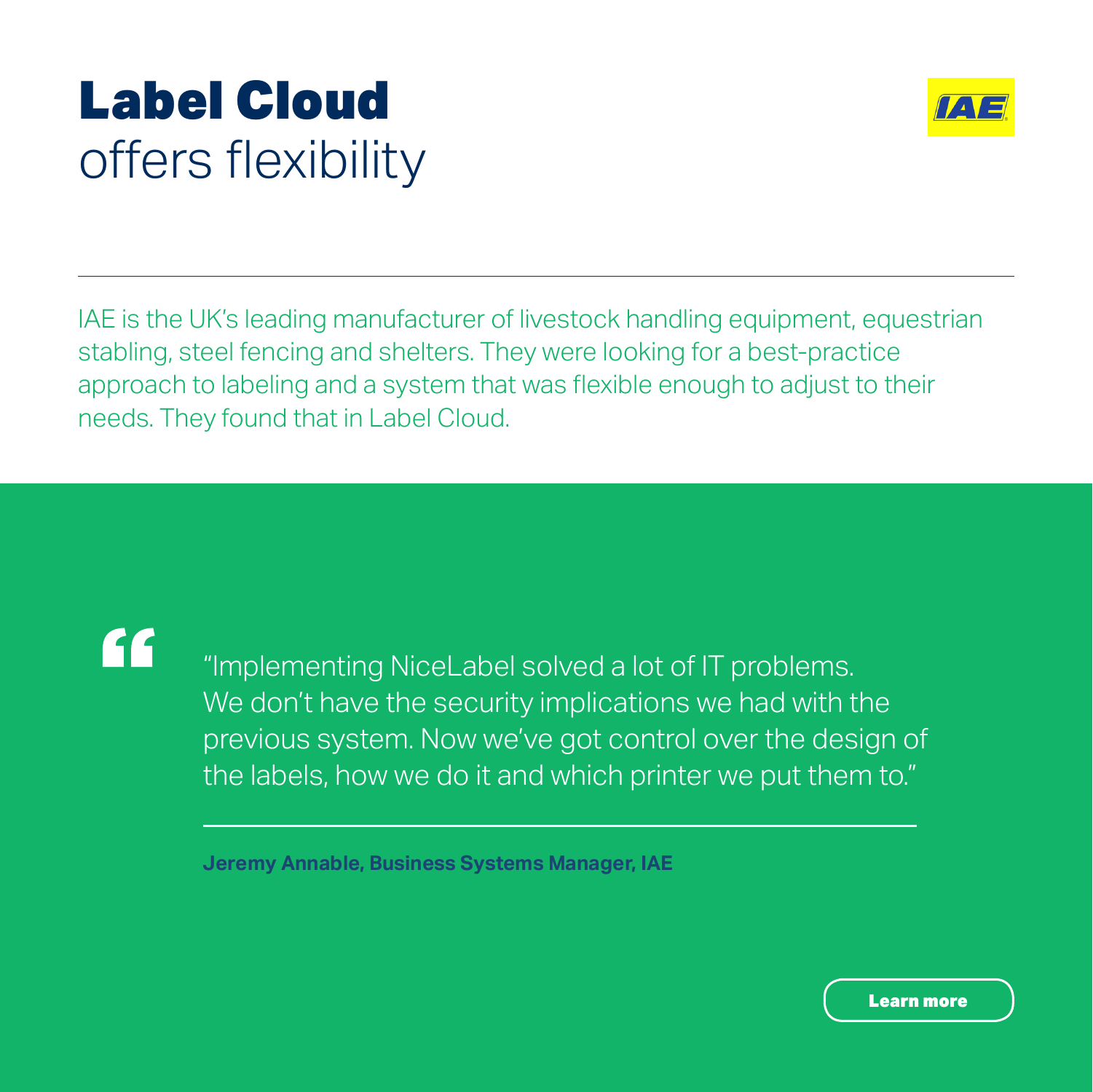

# **Challenge #2:**<br>Storing label templates

Users can access the latest approved version of a template **anytime**, from **anywhere**, using **a secure browser**.



**Another challenge with desktop label applications is label storage. Whether you choose to use a shared network drive, Dropbox or some other application, there are risks. For example, how do you prevent unauthorized changes? How can you make sure everyone is using the latest template? And what about label version history? Can you really be certain that everyone is using the latest, approved version of the label?** 

### How Label Cloud meets the challenge:

Label Cloud contains a centralized, secure storage system for all of your labels. Users can access the latest approved version of a template anytime, from anywhere, using a secure browser. They check-in and check-out documents, which prevents multiple users from editing the same template at the same time. Label Cloud also includes automatic document versioning, so you have a complete template and change request history.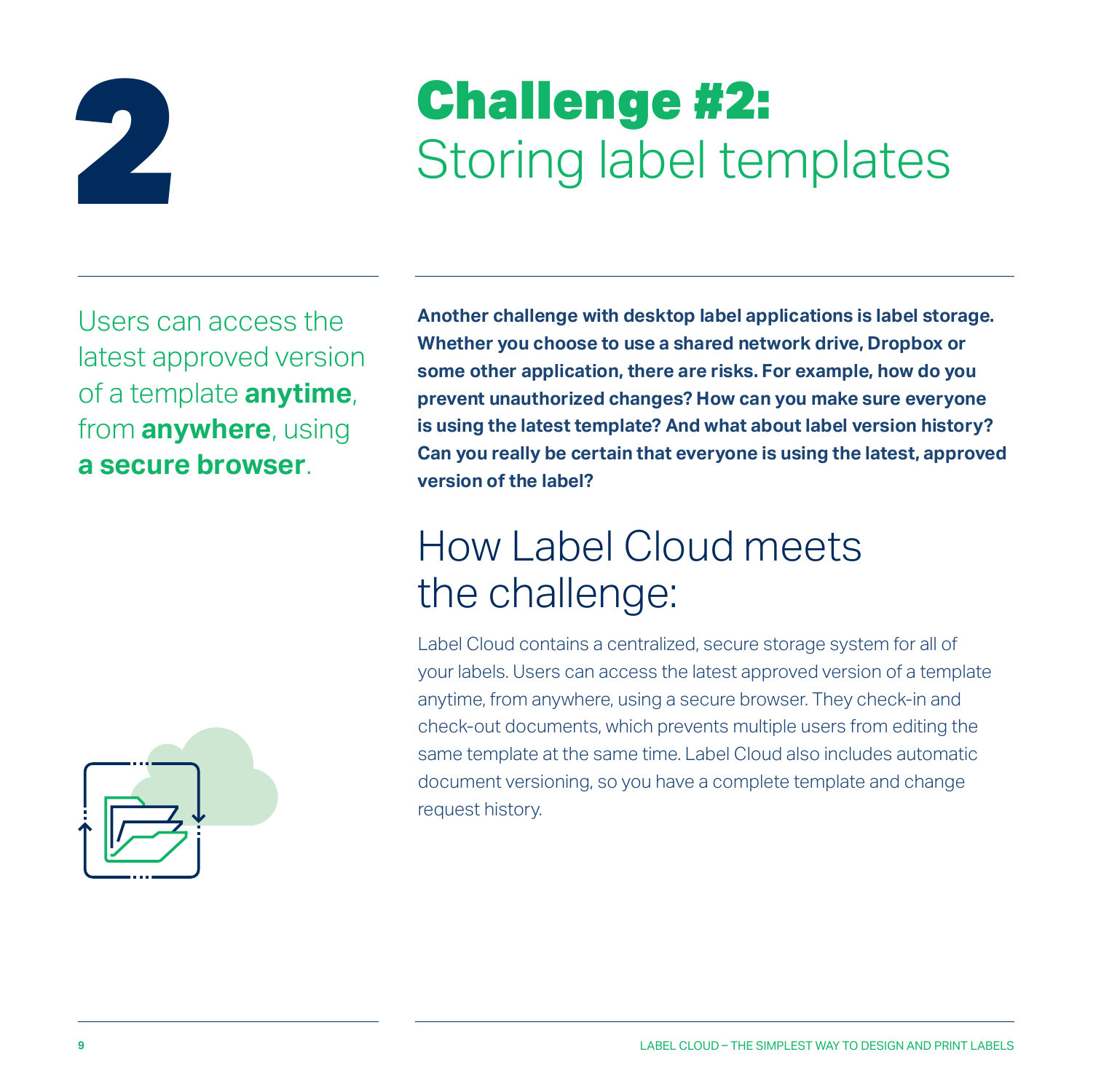

# Challenge #3: Approving label<br>templates

Quality control managers can **approve** and **reject changes** right **from** their **own computer**, simply and securelly via a web browser.



**Companies using desktop labeling applications often have to turn to paper-based, manual approval processes. Or they might send updated label templates via email for approval. Both approaches are less than optimal and error-prone. They lack transparency, as it's difficult to see where each label template is in the approval process; nor do these approaches provide adequate documentation for auditing purposes.** 

### How Label Cloud meets the challenge:

Label Cloud digitizes the quality approval workflow so quality control managers don't have to search for labels in a paper-based label catalog or visually compare label versions with their own eyes. Label Cloud automatically sends documents to quality control managers for review and approval while the label comparison feature compares two label revisions and graphically highlights the differences. This means quality control managers can simply and securely approve and reject label changes right from their own computer via a web browser. No local installation required.

And if you're operating in a regulated environment, **[Label Cloud](https://www.nicelabel.com/label-cloud-compliance)  [Compliance](https://www.nicelabel.com/label-cloud-compliance)** features a three-tier environment: Development, Quality Assurance and Production, so you can test any changes before making them live in your production environment.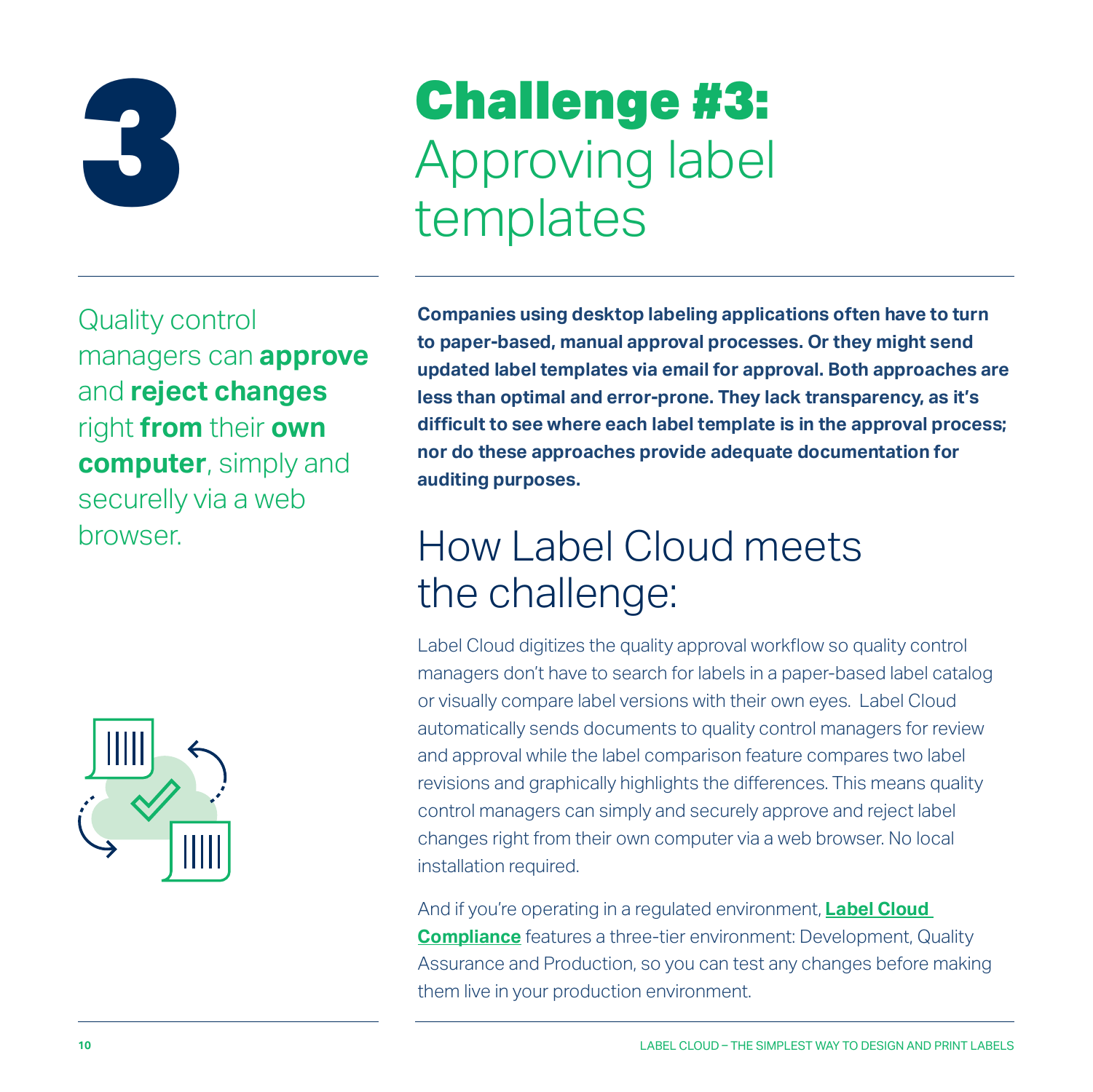

# **Challenge #4:** Integration & Scaling

With **Label Cloud**, you can **easily extend labeling** across departments and to external business partners, including suppliers, contract manufacturers and third-party logistics providers.



**Desktop labeling applications are notoriously challenging to scale. While using workarounds such as remote desktop access or Citrix are options, these approaches lower system performance and require additional end-user training.**

**Then there's the question of process and productivity improvement. Desktop applications are a bit like independent islands in your IT environment – siloed applications and information disconnected from your other business systems. This makes it challenging to standardize and optimize your labeling processes.** 

### How Label Cloud meets the challenge:

With Label Cloud, there is no need to walk to each print station to deploy printing applications or to upgrade them. You can easily extend labeling across departments and to external business partners, including suppliers, contract manufacturers and third-party logistics providers from the comfort of your desk, via a web browser. With our universal label templates, you can print labels from any cloud connected or on-premise printer. No matter which printers you have, or where they are located, you get the same accurate labels, every time.

Label Cloud also enables you to integrate label printing with your onpremise or cloud ERP, WMS, PLM or other business applications.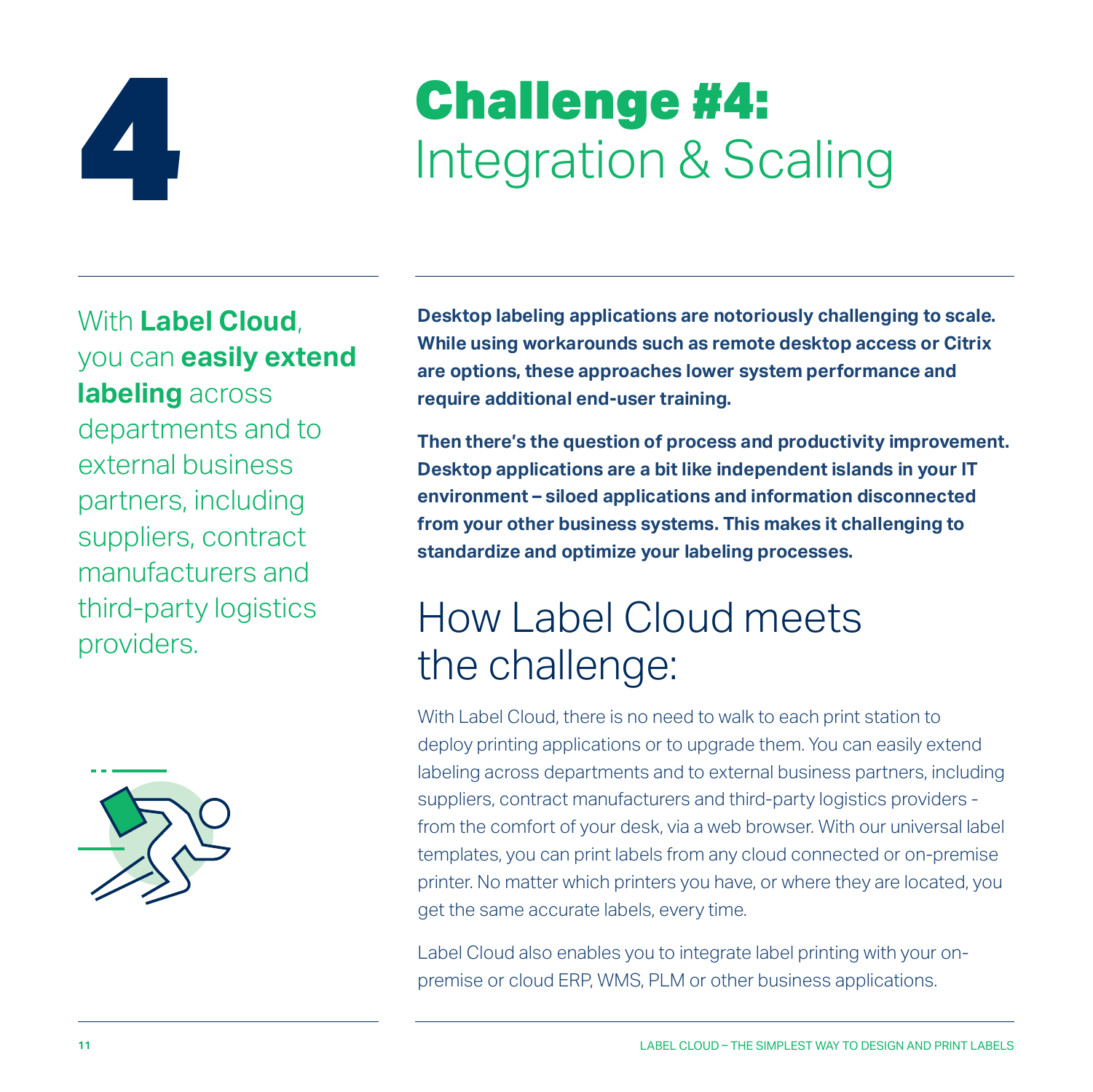# A supplier labeling success story



Label Cloud also offers the fastest path to standardized supplier labeling. Before implementing Label Cloud, Würth struggled with an inefficient supplier labeling process. Now they have 180 suppliers in 15 countries using Label Cloud to print accurate, brand-compliant labels.

# "

From the purchasing point of view, our intention is always that the suppliers deliver the goods to us in a way that we can sell them – packed with our Würth boxes and branded with our labels. The easier we make it for them to print our labels, the greater the likelihood that they will use the system and ship goods to us in the right way. With NiceLabel, it's one phone call, get their contact details, and half-an-hour later the supplier has access to the platform, can print labels and is ready to go and deliver goods to us in the right way."

**Simon Koch, Project Lead/Manager at Würth**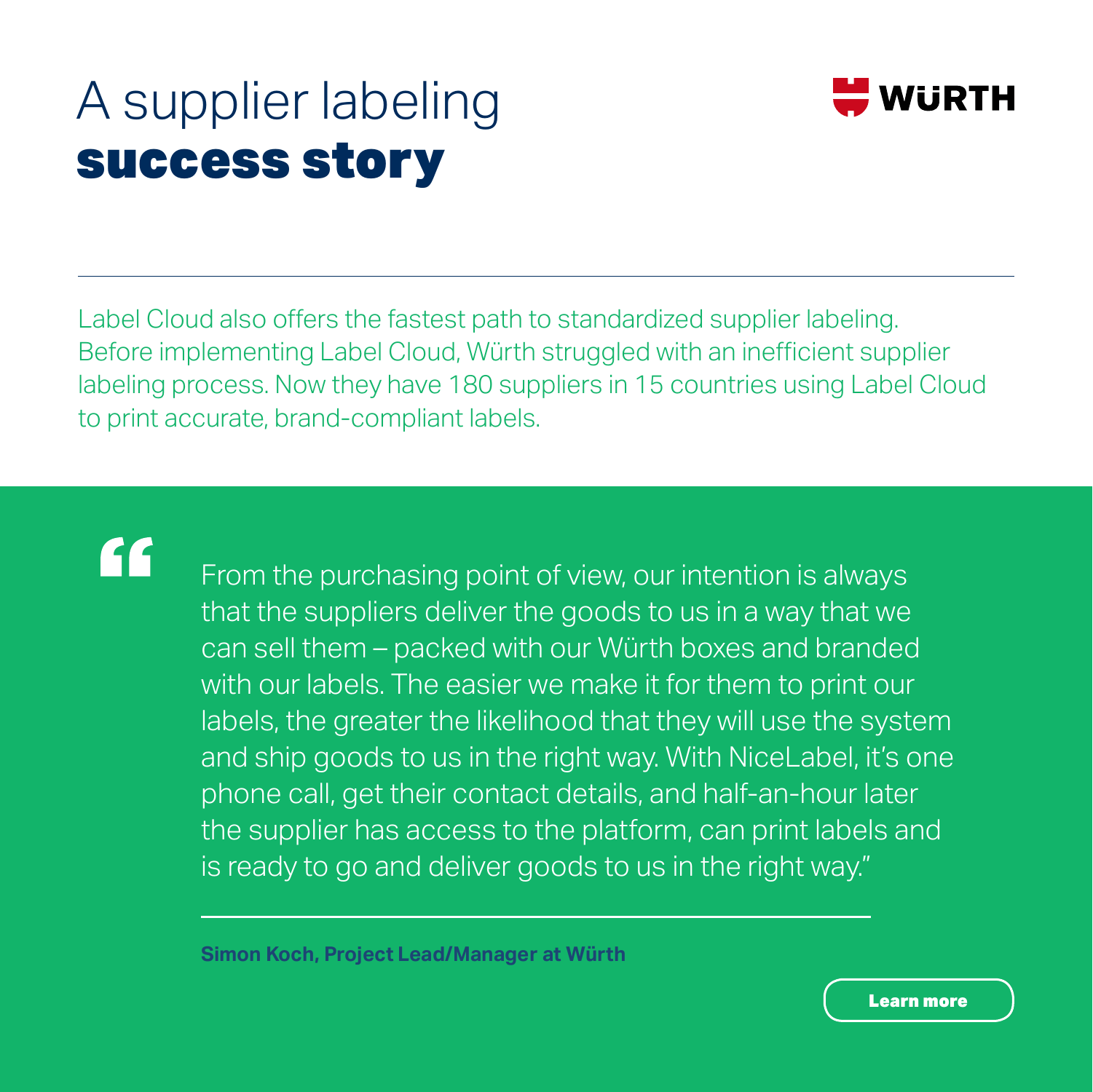# Is it safe?

Although SaaS and Cloud technologies have been an industry standard for quite some time, some still have concerns about security. Here's what we do to ensure the security of our Label Cloud installations:

> Label Cloud is hosted on the Microsoft Azure platform, with its reliable, world-class infrastructure and availability.

Label Cloud architecture prioritizes high security and availability and eliminates single points of failure with multiple redundancies.

As a company, NiceLabel has many years of experience offering Cloud labeling solutions to some of the most demanding customer environments. We work in collaboration with Microsoft architects to ensure Label Cloud follows security best practices.

Here's what we do to ensure the security of our **Label Cloud**  installations.